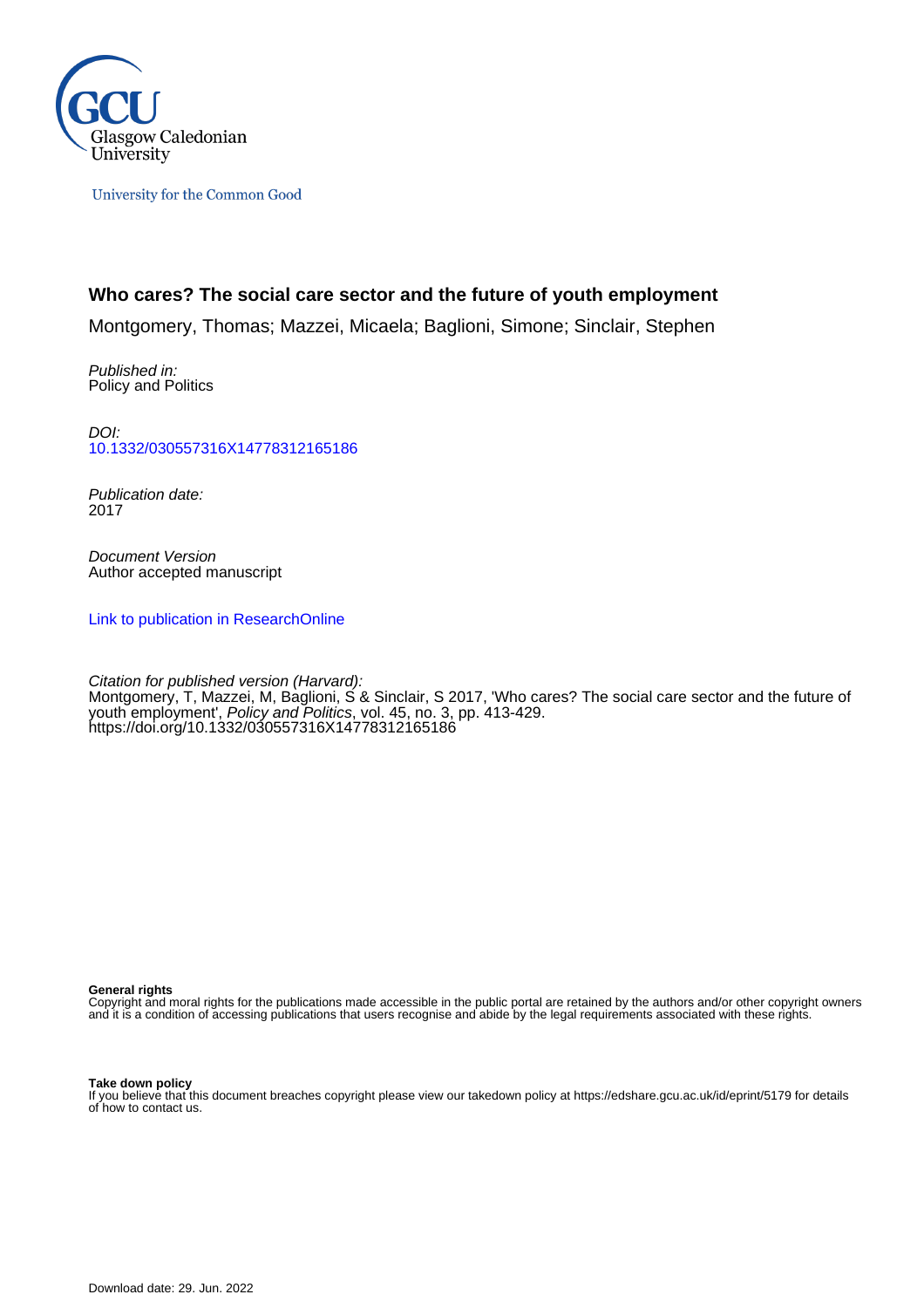# **Who Cares? The social care sector and the future of youth employment**

**Montgomery, T., Mazzei, M., Baglioni, S., Sinclair, S.**

# **Introduction: matching the recruitment needs of the social care sector and the employment needs of young people**

With an estimated 21.789 million European Union (EU) residents unemployed in January 2016<sup>1</sup>, of which 4.434 million were young people (under 25), it is no surprise that one of the key targets in the Europe 2020 strategy is to have 75% of the active population (20–64 year-olds) in employment by the end of the decade. Numerous initiatives have been promoted to support job creation, such as increased lending to small businesses, reduced employment taxes, encouraging entrepreneurship whether social or traditional - and stimulating the creation of new firms among adults and young people alike<sup>2</sup> (see also Bridge, 2010). To achieve this aim, the European Commission has also increased the promotion and support of microfinance for young entrepreneurs<sup>3</sup>. Various programmes are designed to improve the employability of young people via education and in-work training (apprenticeships) that match employers' needs, mobilising the European Social Fund and the Lifelong Learning Programme to fund such initiatives. Analysis of emerging trends at the sectoral level to anticipate future skills needs has led policymakers to focus upon the social care sector and harnessing its potential is one of the measures to support job creation proposed in the Employment Package launched by the European Commission in April 2012<sup>4</sup>.

Policymakers across Europe have therefore begun to consider the potential of the social care sector and to promote it as a career option for young people. In the UK, for example, Skills for Care (2014) has estimated that the growing demand will require 800,000 additional jobs being created in the social care sector by 2025. The paradox is however, that despite growing demand, spending on some parts of the social care sector is contracting with Age UK (2014) warning against the negative impact real-term spending cuts are having upon the sector. Therefore, one wonders if the discrepancy between the policy rhetoric and the actual investment required in the sector could expose young people to an even greater risk of precarious employment. Consequently this paper argues that job creation strategies centred around sectors with high levels of employment insecurity such as social care, risk reinforcing the precarity which characterises the contemporary labour market, evidenced by a substantial literature (della Porta et al, 2015; Shildrick et al, 2012; MacDonald, 2011; Standing, 2011; Furlong and Kelly, 2005; Furlong and Cartmel, 2004), and pave the way for the further precariatization of employment, and in particular youth employment.

<sup>&</sup>lt;sup>1</sup> [http://ec.europa.eu/eurostat/statistics-](http://ec.europa.eu/eurostat/statistics-explained/index.php/Unemployment_statistics#Recent_developments_in_unemployment_at_a_European_and_Member_State_level)

explained/index.php/Unemployment statistics#Recent developments in unemployment at a European and Member [State\\_level](http://ec.europa.eu/eurostat/statistics-explained/index.php/Unemployment_statistics#Recent_developments_in_unemployment_at_a_European_and_Member_State_level)

<sup>2</sup> <http://ec.europa.eu/social/main.jsp?catId=1039>

<sup>&</sup>lt;sup>3</sup> <http://ec.europa.eu/social/main.jsp?catId=950&langId=en> and<http://ec.europa.eu/social/main.jsp?catId=822&langId=en>

<sup>4</sup> <http://ec.europa.eu/social/main.jsp?catId=1039>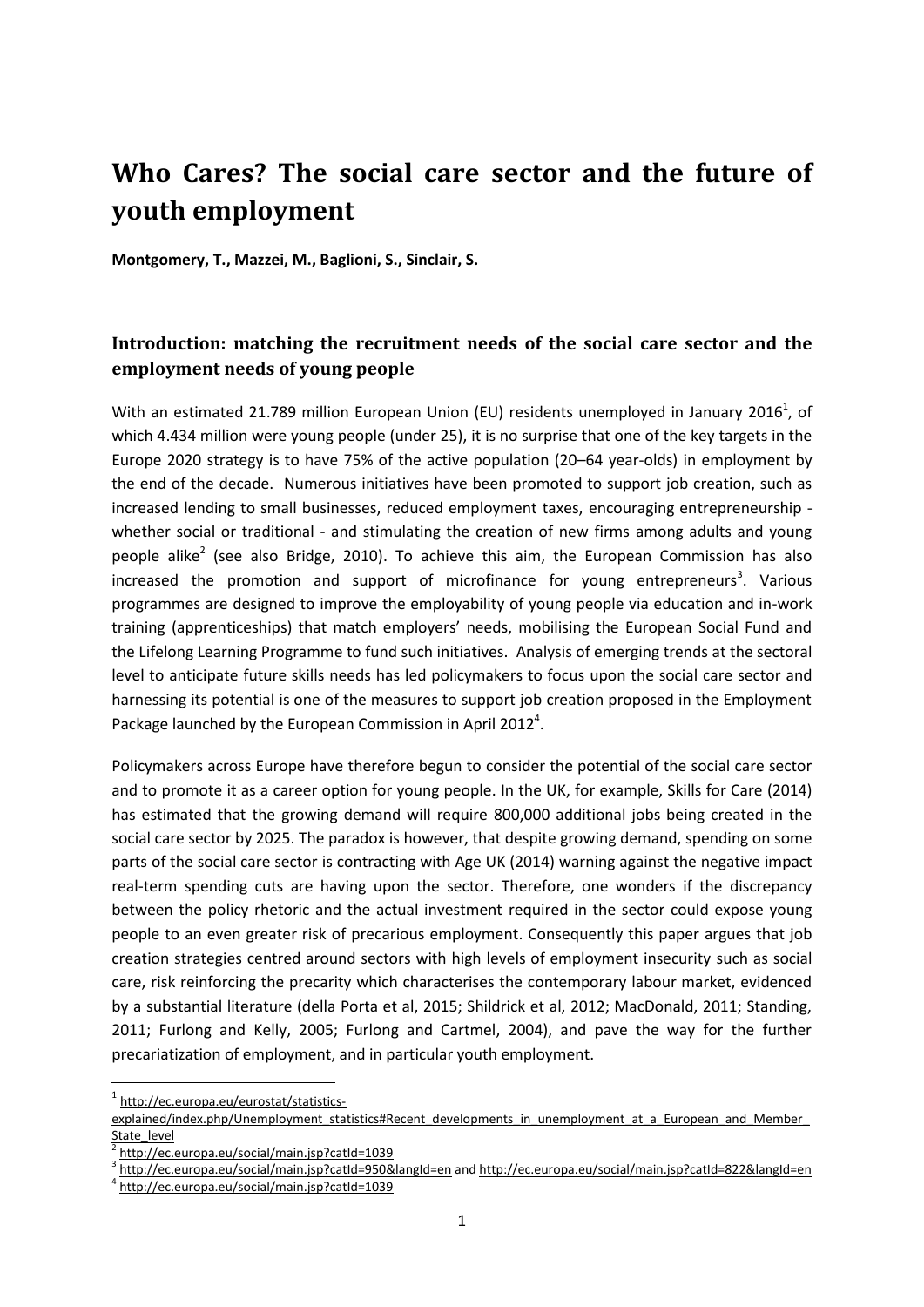To address such concerns, much of the policy focus in matching the needs of the social care sector labour market with those of young people involves improving the image of the sector to become more attractive to younger recruits, and improving the skills of young people to match employers' requirements. This approach - designed to ensure that young people are 'job ready'- risks mistakenly prioritising supply (skills and employability) over demand side issues, such as the quality of employment, the social care market place and the suitability of young people as employees in specific subsectors of social care. There is also the question of how the social care sector can improve its image in a climate of budgetary constraints? How can it become more attractive to potential applicants if it is struggling to fund a living wage, provide training opportunities or career progression prospects to its workforce? In practice the answer seems to rest upon the need of employees to accept 'flexibility' and 'precarity' both in working conditions and career progression.

Our investigation of the views of young people and social care providers through the case study of Scotland reveals that a more integrated and balanced approach to harnessing the potential of the social care sector is required to stimulate sustainable youth employment and that such an approach should be considered by policymakers across Europe. While matching sector needs with young people's needs may be a worthy policy objective, its current implementation should be reconsidered, as it risks privileging supply side over demand side factors with little consideration of what employers really require and the difficulties they face in delivering services. Risk is shifted onto individuals – who need to upskill to match market needs – or indeed firms providing care services – needing to promote their sector, provide training and sustain service delivery. However, in a context of poor career prospects, constrained private and public funding for social care and the increased marketization of welfare/care, can the sector provide a viable solution to youth unemployment? And what type of job opportunities, in terms of employment quality, does it actually provide for young people?

The first section of this paper discusses the policy and labour market context, which have combined to increase the responsibilities of both individuals and social care providers and have therefore contributed towards creating the conditions for precariousness to develop further. Following a brief outline of the research methods and data sources, the results of this empirical investigation are then presented, focusing upon employers' and young people's perspectives of employment in social care. The paper concludes with some reflections regarding a more balanced and sustainable policy approach.

# **Labour Market Policy Context**

1

Scotland presents a particularly interesting case to investigate as data from the Scottish Social Services Council (SSSC, 2015) indicate that between 2013 and 2014, staff numbers in the social care sector rose by approximately 5.3%, reversing a recent trend in falling headcount and making current workforce numbers the highest since records began. From the 18 sub-sectors<sup>5</sup> of social care, 13

<sup>&</sup>lt;sup>5</sup> These are: Adoption services; Adult day care; Adult placement services; Care homes for adults; Central and strategic staff; Child care agencies; Childminding; Day care of children; Fieldwork service (adults); Fieldwork service (children); Fieldwork service (generic); Fieldwork service (offenders); Fostering services; Housing support/care at home; Nurse agencies; Offender accommodation services; Residential child care; School care accommodation.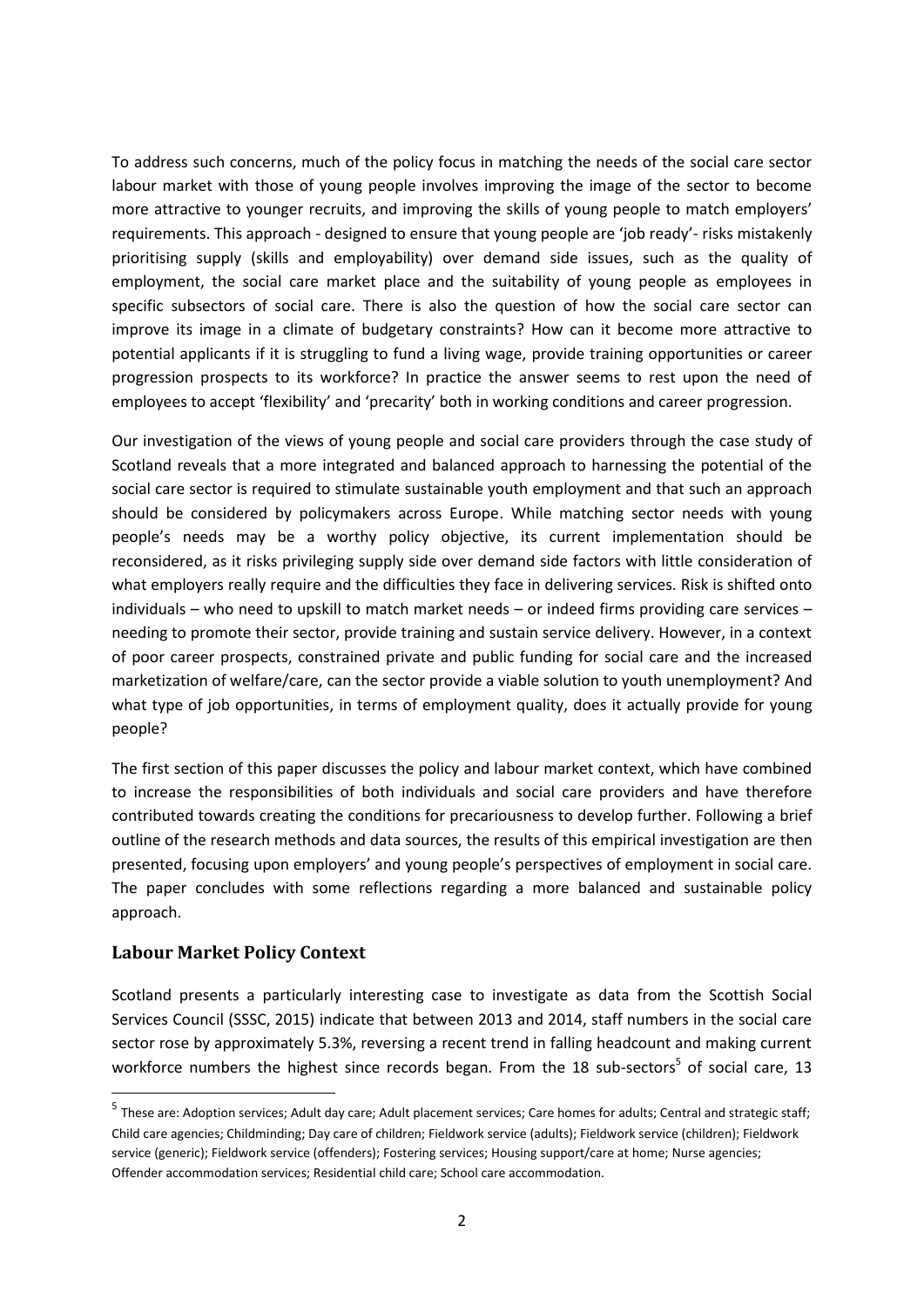reported a rise in workforce numbers, the largest being that of housing support/care at home. These increases in the number of care workers are taking place within a period of reorganisation in Scotland towards health and social care integration, a process which has repeatedly encountered difficulties in other parts of the UK (Hudson and Henwood, 2002; Ellis, 2015). Moreover, a context of tight public finances and competition amongst providers has driven down costs, causing low wages and threatening employment security.

Scotland shares longstanding youth employment issues with many European countries and like those countries continues to search for policies to address youth unemployment. The number of young (i.e. 16-24 years old) jobless in Scotland rose from 49,000 in early 2008 to a peak of 113,000 in the summer of 2011 (Scottish Government, 2012, 3). Between April 2011 and March 2012 the number of young unemployed people was 88,000, although this decreased to 58,000 in the year October 2014 to September 2015<sup>6</sup> (Scottish Government, 2016). The Scottish Government has formulated and implemented a dedicated 'youth employment strategy' to tackle this problem and more recently have committed to 'reducing 2014 levels of youth unemployment by 40 per cent by 2021' (Scottish Government, 2014, iii). Despite these measures and strategic objectives, critics point out that the Scottish Government's decision to focus so heavily upon unemployment neglects the multiple problems arising from precarity (see below) and underemployment (where workers would work more hours if it was possible) which characterise contemporary labour markets for young people in Scotland and many other European countries. Figures from the Office for National Statistics (2014) demonstrate that underemployment is skewed heavily towards younger workers with one in five 16-24 year olds in the UK underemployed, more than double the figures for any other age group.

The Scottish Parliament's Economy, Energy and Tourism Committee have expressed concerns about the increasing levels of insecure employment. The report concluded that 'the Committee is particularly concerned by the higher levels of underemployment experienced by young people. Not only does underemployment inhibit young people's capacity to be independent, but it has a longterm effect on employment prospects' (Scottish Parliament Economy, Energy and Tourism Committee, 2013, 17). Nevertheless despite such concerns, Scotland's youth employment strategy does not yet seem to have fully absorbed the impact of these factors on the lives of young workers.

The current UK constitutional settlement devolves responsibility for skills and employability to the Scottish Parliament, but primary responsibility for employment and welfare policy remains reserved to Westminster. Therefore a thorough analysis of the measures implemented in Scotland to address youth employment issues cannot be detached from the UK policy context. This has created a deindustrialised labour market environment, with weakened trade unionism, deregulation and flexibility (Jessop, 2003). These policies have been pursued in a globalised post-Fordist context (Jessop, 1994; 2003) in which sectors that employed large numbers of workers (e.g. manufacturing) have drastically diminished in labour-absorption capacity, while demands in others have increased (e.g. social work or health) although not enough to compensate for the jobs lost. Jessop (1994; 2003)

1

<sup>6</sup> These data refer to the Annual Population Survey (APS), whereas another source, the Labour Force Survey (LFS) estimates that in October to December 2015 youth unemployment rose in Scotland by 4,000. We use the APS as a primary reference here because it is considered a more reliable source for employment/unemployment data due to its larger sample size and the fact that it is not affected by seasonality.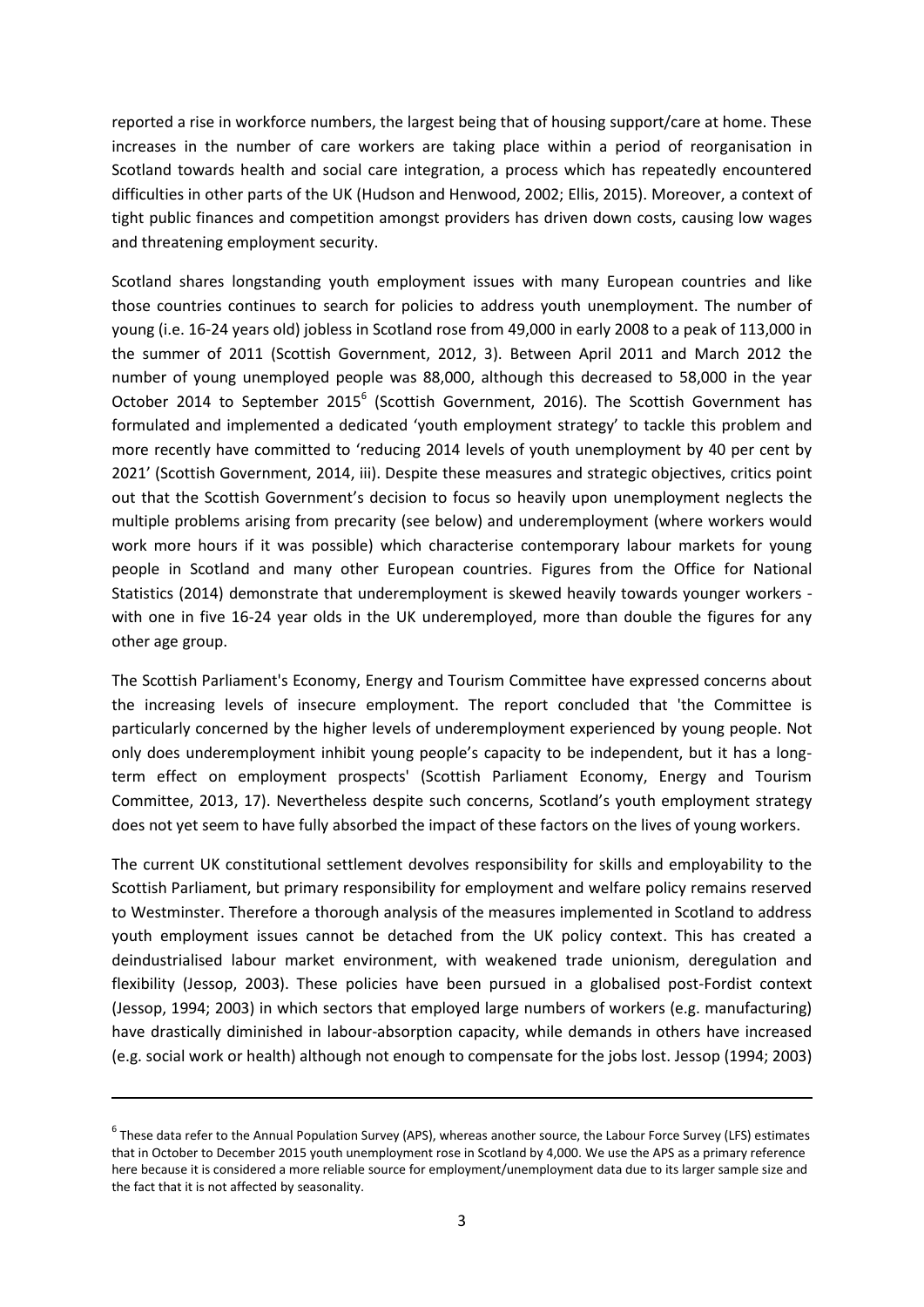argues that the discourse of employment in the UK has shifted from a focus on demand side deficiencies to a debate on the supposed deficiencies of the individual worker, which arguably can be extended to some firms which are required to create jobs, provide training opportunities, and (in the specific case of the social care sector) enhance its reputation as a 'good employer'. These expectations give little consideration to both the difficulties currently faced by employers in some sectors due to public budget cuts, or the changed nature of youth employment which due to its insecure and volatile nature (or 'precarity') may have negative implications for workers' health and well-being (Benavides and Benach, 1999; Benach et al, 2002).

The effects of deregulation and flexible employment policies have accelerated, with many young people in Scotland employed through non-standard forms of employment such as zero hour contracts and experiencing lower wages than previous generations (Scottish Affairs Committee, 2014). These young people have found themselves enmeshed in 'a process by which less advantaged positions in the labour market are made even more precarious through various policy and regulatory processes' (Furlong and Kelly, 2005, 223). Consequently, young people who do manage to find employment are often exposed to the pernicious consequences of fragile labour markets (Furlong and Cartmel, 2004; MacDonald and Marsh, 2005; MacDonald et al, 2005; MacDonald, 2011; Shildrick et al, 2012).

These labour market conditions and employment experiences have led some scholars to suggest that a new 'precariat' class has emerged (Standing, 2011; della Porta et al, 2015). These are workers whose insecurity limits their capacity to build positive social relationships through employment and leads workers to view colleagues as competitors rather than allies. In these insecure markets young people are under increasing pressure to personally manage and market their individual 'employability' (Peck and Theodore, 2000; Cremin, 2010). Discourses which individualise responsibility have been explored elsewhere (see Foucault, 2010; Rose, 2000); however whether or not insecurity and individualisation are reflected in or reinforced by contemporary policies which seek to absorb young people in sectors such as social care deserves further analysis and the objective of this paper is to contribute towards that analysis by focusing on one context. When discussing care policy development in the Scottish case we pursue a twofold aim: on the one hand, we provide new evidence about how care providers and potential young employees experience and perceive what is considered a strategic sector for job creation (and a strategic sector well beyond Scotland), and therefore we contribute towards the assessment of whether the policy rhetoric in support of the sector is mirrored by the experience of those working in it, or who could work in the sector. On the other hand, by questioning the capacity of the care sector to produce stable and good quality jobs in the current economic climate, we contribute towards deepening the theoretical discussion about the changing patterns of youth employment in Europe, and in particular, patterns of precariatization.

## **Social Care Policy Context**

The landscape of social care in Scotland is currently experiencing a period of transition through the flagship policy of the Scottish Government to integrate the provision of health and social care, detailed in the Public Bodies (Joint Working) (Scotland) Act 2014. The purpose of such integration is to meet the challenges presented by an ageing population by focusing on providing services in a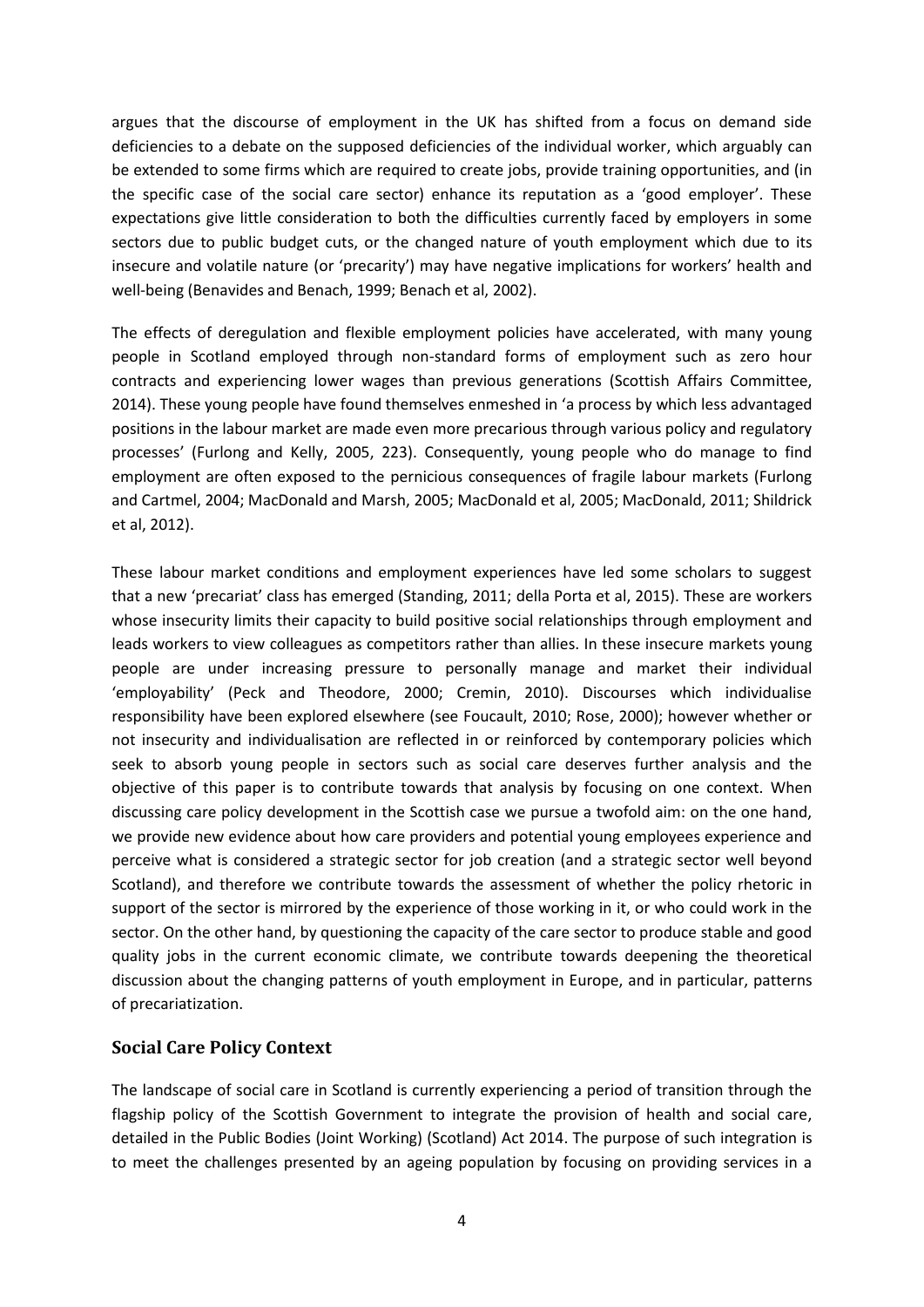community based setting. The legislative framework for these changes outlines the options for the integration of services to be considered by health boards and local authorities and requires them to submit an 'integration scheme' for approval by the Scottish Government. These integration schemes provide a blueprint of how key matters are addressed including financial management, local arrangements for operational delivery and workforce development. There have however been some early indications that the implementation of the integration schemes will bring challenges for policymakers. A report published in December 2015 by Audit Scotland – the agency working on behalf of Scotland's public spending watchdogs, the Accounts Commission and the Auditor General – has raised concerns regarding the complex governance and budgetary agreements for the new arrangements but has also underlined the importance of making careers in caring more attractive, placing a focus upon key workforce development issues, stressing that, 'at present, few IAs (Integration Authorities) have developed a long-term workforce strategy. Developing a suitably skilled workforce is crucial to the success of integrated health and social care services' (Audit Scotland, 2015, 33). Therefore the issues surrounding careers in care not only impact upon the prospects for young people entering the labour market, they also underpin the potential success and sustainability of the future provision of integrated health and social care services.

#### *Harnessing the potential of the social care sector for young people*

The Scottish Social Services Council (SSSC) is the regulatory body which registers and regulates key groups of social service workers, promotes and regulates education and training, raises the standards of practice by social service workers and has been involved in promoting the social care sector as a career choice among young people. One of their aims has been to improve the image of the social care sector by portraying it as a career choice rather than merely a job for those with no alternative. Social care jobs are often demanding and poorly paid, and many people opt for such positions when other opportunities are unavailable, and they tend to leave these jobs when other opportunities arise (Scottish Care, 2015). The fact that working in the social care sector can mean insecurity and 'flexible' career progression entails the risk that current policy initiatives will normalise or exacerbate precarious work and contribute towards entrenching rather than alleviating contemporary youth employment problems.

The youth employment agenda in Scotland has become increasingly focused upon young people in school. The Scottish Government's education programme, Curriculum for Excellence, has emphasised the participation of employers in secondary education in order to focus learning upon areas that will enhance the employability of young people. The Scottish Government has also placed considerable emphasis on 'Modern Apprenticeships' which are administered by Skills Development Scotland. There are seven frameworks of apprenticeships in social care across the country designed to attract young people to the sector. Another measure to improve the 'attractiveness' of the social care sector among school leavers is the Care Ambassador scheme which forms part of the UK-wide 'Building a World-class Workforce' programme. However, there is no consistency across the UK in how this programme is implemented, and divergences are evident reflecting different geographic, demographic and socio-economic characteristics. The programme includes working with schools to invite Ambassadors to raise awareness of the career choices and prospects available in the social care sector. Young people are encouraged to view such career pathways as opportunities 'to move across the ladder horizontally', meaning they can gain experience working for different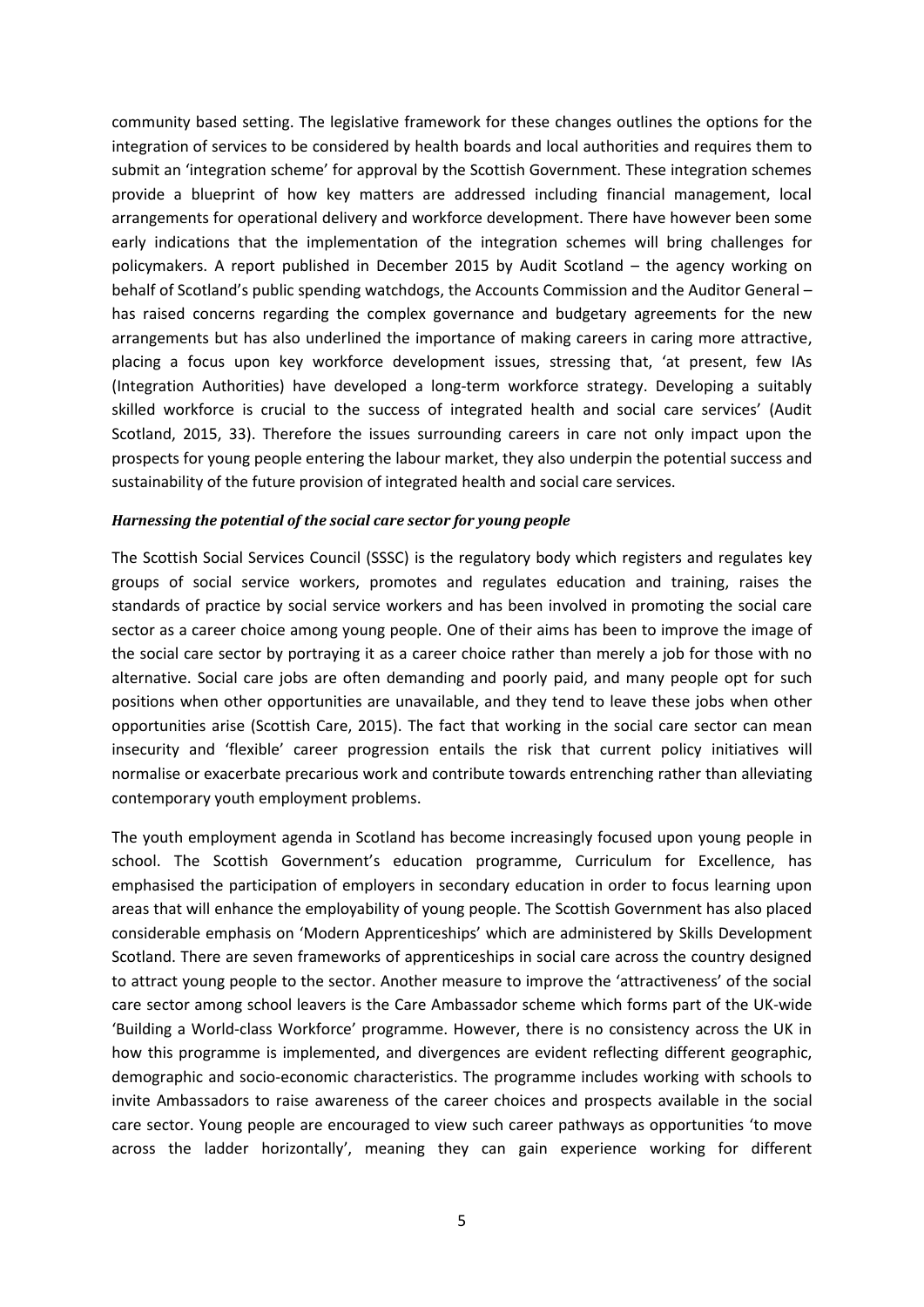organisations, but perhaps thereby ingraining the concepts of flexibility and insecurity (Furlong and Cartmel, 2004; Furlong and Kelly, 2005; Standing, 2011; Shildrick et al, 2012).

# **Methodology**

The research underpinning this paper stems largely from a European project<sup>7</sup> which involved experts from a range of countries mapping trends in youth (un)employment, policies and programmes to raise awareness among young people and employers (i.e. providers) of opportunities in the social care sector. The project sought to understand issues affecting the target groups by balancing the analysis of the supply of and demand for labour. It involved consulting social care providers and umbrella organisations representing the social care sector in central Scotland as well as interviews and focus groups with young people aged between 16-24 who were about to complete a period of higher education.

It soon became apparent that there were some difficulties recruiting participants from both our target groups: social care providers and young people about to enter the labour market. Social care providers were reticent about exploring the potential of employing young people, a theme conspicuous by its absence in most of the early communication with this group. This was resolved by involving representative 'umbrella' bodies of both private and third sector providers. From an initial list of eleven providers and member organisations, we conducted face-to-face in-depth interviews, based on a semi-structured questionnaire, with five representatives from four organisations. Interviews lasted on average for one hour. Interviewers' notes were analysed by three researchers, and interpretations cross-checked. Similarly, although we set out to recruit young participants using a variety of methods across different institutions and educational courses, young people were reluctant to participate when they became aware that the discussion focused upon careers in the social care sector; some of the reasons for this are discussed in the next section. Therefore different recruitment strategies had to be adopted. As the young people were reluctant to discuss social care, the researchers had to engage them on this topic as part of a broader discussion about employability. The first attempt to hold a focus group resulted in only one participant turning up. We therefore conducted an in-depth interview with this person. Subsequently we held a focus group with four young participants. Notes taken during both events were subsequently analysed by the research team.

Another interesting finding concerned the extent of our young participants' existing employment, despite the fact that they were in full-time education and most had entered further or higher education directly from school. For example, each of the four focus group participants indicated that they had at least two years of paid employment or voluntary experience, with some indicating more than five years' experience. Similarly, in the focus group and during the in-depth interview, young people tended to emphasise their work experience. Such labour market experience suggests that these young people can develop early perceptions of the employment opportunities and risks that they may encounter when leaving education.

<sup>&</sup>lt;sup>7</sup> Skills and Labour Market to Raise Youth Employment.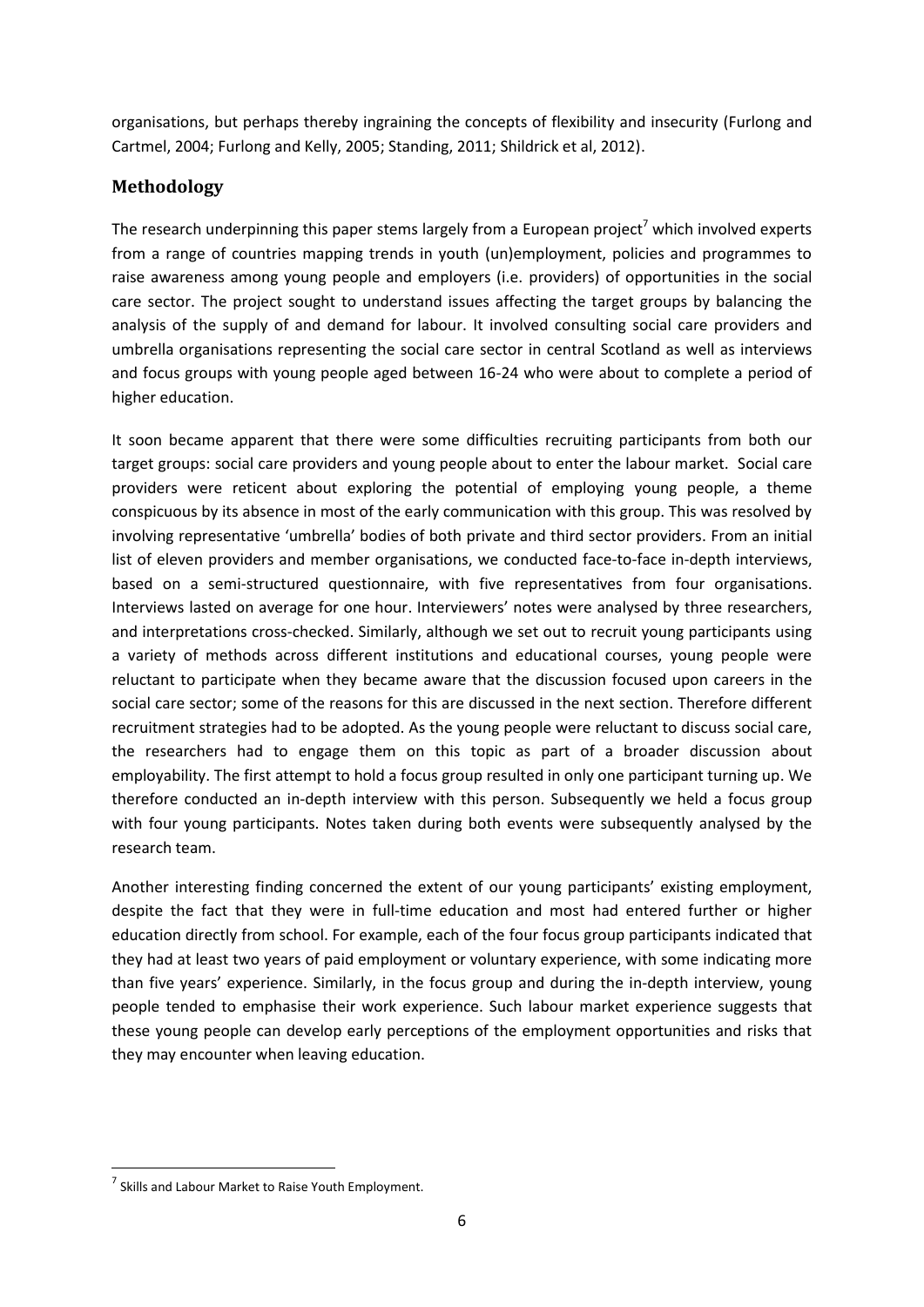# **Employers and young people's perspectives of social care: emerging themes and challenges**

The views articulated by social care providers and young people reflect several concerns about wider labour and provision markets which Scotland shares with several European countries. Social care providers indicated that they face enormous challenges in recruiting and retaining staff, mainly because of decreasing resources. When considering the social care sector, the young people we spoke to expressed concerns about the potential low pay and poor conditions in relation to their perception of the intensity of the work involved. Moreover, there was a consensus among these young people that working in the social care sector with potentially vulnerable clients required certain aptitudes which could not be taught. It became clear during the discussion that these views were firmly held by the young people and had been formed in part by their perceptions of the everyday lives of elderly people in their own families and communities. Overall, our research has revealed that a combination of factors concerning both the supply of labour and the demand for it pose considerable challenges in attracting young people to a career in the social care sector.

### *Resource scarcity in the social care sector*

Wider economic and financial contexts have had an impact on local authority budgets and social care funding. Care services have suffered from public service cuts, which have triggered a reduction in council care provision, an increase in the charges councils make for care services and a reduction in the number of older people eligible to receive support from councils (Age UK, 2014), as the following quote indicates:

"*There is really no growth in provision in the voluntary social care sector. The market is standing still... There is potential in the social care sector, but in a market place that is not growing. This is a consideration that is valid both for private and voluntary sector providers. The irony is that despite the ageing population, growing needs for social care and the potential that the personalisation agenda can offer, the sector is struggling. Local authority spend in social care is reducing and providers are not finding profitability in the services they provide. There is a definite gap in the labour market*" (Provider 1).

This resonates with findings from Age UK research (2014) revealing a 10% decrease in public funding for older people's social care between 2010/11 - 2013/14. In Scotland, although the Scottish Government has committed to investing in better social care outcomes the budgetary agreements involving health and social care integration remain uncertain. What is certain is that reductions in funding can have an impact on the social care workforce, both in terms of recruitment and retention as well as investment in development. For example, workers in the care sector are typically lower paid (minimum wage) than in other sectors (Low Pay Commission, 2010). The implications of this were noted by some of those we interviewed:

"*A corollary to the discussion is that the cost of private care homes is around £500 per week per person. This equals to £3 per hour per day. The local authorities have been trying to keep the costs down but the local authority provision is around £800 per week. In order to keep the price competitive and in absence of any other type of support or recognition of the effort, staff are paid minimum wage or in some cases (depending on the local authority) a living wage*" (Provider 2).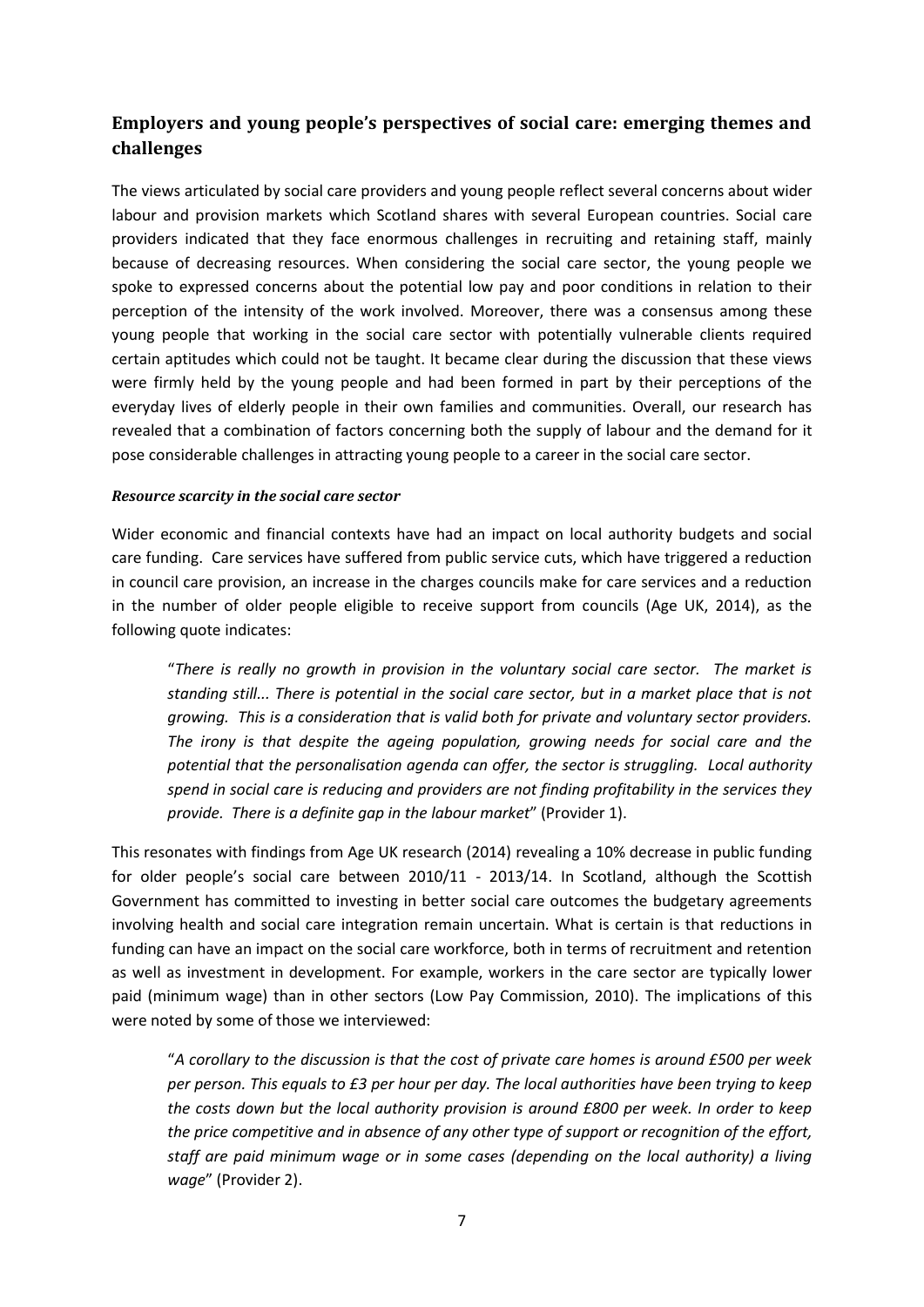The challenge of delivering services while keeping costs competitive has led to a neglect of workforce development. Some interviewees suggested that offering staff career development opportunities is a challenge for underfunded organisations, particularly smaller ventures. Such resource scarcity creates problems in recruiting and retaining staff:

"*Our members find that in some geographical areas recruitment is more problematic than others. For example, in rural areas it is more difficult to recruit and/or retain staff. Whilst in many cases a care home may be the main employer, it is still competing with other industries. People working in ASDA for example may get paid the same as those working in social care, but they get a 15% off their food bill"* (Provider 2).

Indeed recent research has highlighted the poor pay and conditions currently experienced by many social care workers in Scotland and the UK:

*"The Low Pay Commission and others have repeatedly flagged social care as a sector of concern in terms of compliance with the National Minimum Wage (NMW). The workforce displays many of the characteristics we associate with low pay: disproportionately part-time (38%) and female (83%), with growing numbers of migrant workers, low levels of formal qualifications, and a weak collective voice*" (Gardiner, 2015, 2).

Another report from the same research organisation asserted that in the social care sector, 'Opportunities to move up the pay scale are limited and training is infrequent and basic. In addition, working conditions are often poor' (Gardiner and Hussein, 2015, 5). As the social care sector offers such poor conditions and limited prospects of advancement and is therefore considered a sector characterised by precarity, it is unsurprising that it faces difficulties in attracting young employees. Furthermore, the specific needs of the sector may not be congruent with the skills and attributes of many young people.

### *Mismatch of needs*

Our interviews demonstrated that the values and personal attributes that are required to work in the social care sector include empathy and understanding:

"*the key skills needed by organisations are essentially those held by people who can 'see the person', that is who can empathise and relate to people in need*" (Provider 1).

"*Essentially, a caring disposition, compassion and empathy are the skills that are needed. Indeed, this is not just a job. It is a person the candidate is going to look after!*" (Provider 2).

The representatives of the social care sector that we interviewed stated clearly that what they require in entry level staff are 'soft' and experience based skills and value-based attributes rather formal qualifications. This finding is mirrored in research undertaken by Skills for Care which found that one of the key attributes sought after by social care employers was 'a rapport or personality match' (2013, iv). These requirements contrast with the current policy emphasis on moulding the educational system to boost the qualifications levels of young people. An SVQ (Scottish Vocational Qualification) is the minimum qualification for entry level jobs, and employers are required to have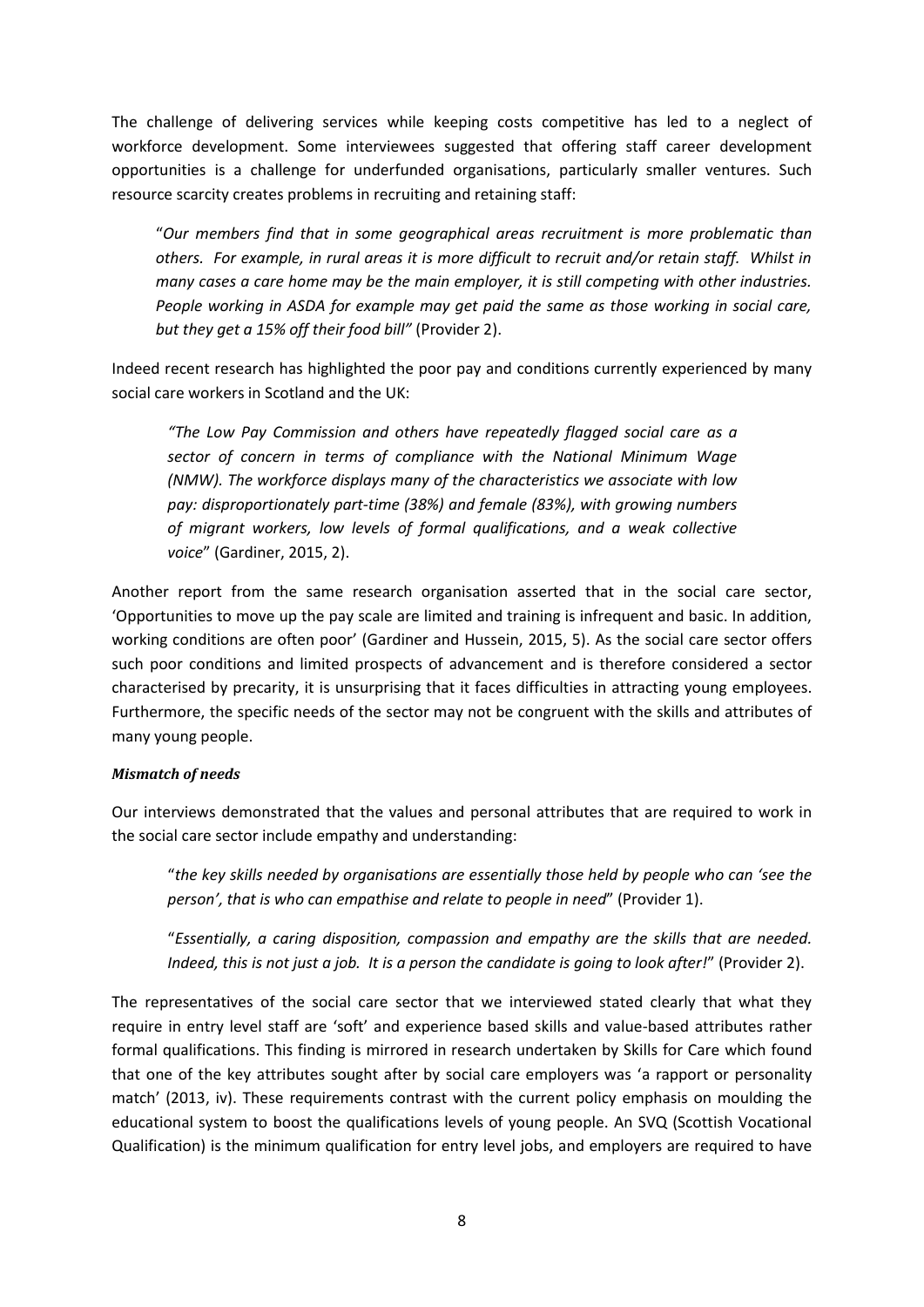mechanisms in place to ensure that staff can achieve this qualification if they do not already possess it.

Although previously a demanding (albeit rewarding) traditional vocational profession, providing support and care for those in need is now perceived by many as a last resort job opportunity; as one interviewee put it, the "*thing to do when everything else fails*" (Provider 3). The SSSC has been trying to address the view that care work is not a profession but a job only accepted by those with limited opportunities. The SSSC has proposed regulating the social care sector workforce through registration to professionalise the sector and provide reassurance to both carers and users regarding service standards. However, some interviewees considered regulation to be a potential pitfall:

"*This* [social care] *is a heavily regulated sector and many individuals providing care at home find the cost of regulations too high to sustain. Moreover, there is a lot of responsibility involved, both in providing care to individuals and keeping up with regulations*" (Provider 3).

Whether regulation is a burden that impacts upon the recruitment and retention of staff is open to debate. Despite the efforts to professionalise social care work from entry level onwards, for many, entry levels jobs are often a 'default' career choice taken when there are no other employment opportunities available. As one of our interviewees suggested:

"*As it stands, the evidence suggests that among women the likely, entry level career choice is hairdressing and care, whilst among men, more manual types of jobs. What is lacking is a clear understanding of the potential career pathways available in this sector. It is important that young people are informed about this in order to make informed choices*" (Representative body).

The view that social care is demanding and poorly remunerated (Gardiner and Hussein, 2015) is often attributed to the poor image of the sector, rather than a consequence of employment and labour market policies. The representatives of the sector we spoke to believed that social care is perceived as a dead-end profession and felt that something needs to be done in order to "*sell the sector as a career choice*" (Provider 1). This is being addressed by the SSSC, which is currently working to raise awareness of social care as a positive career choice, e.g. by highlighting the opportunities it provides to experience a range of settings and career progression. As one representative of the sector argued,

"*Training opportunities exist in organisations operating in the social care sector. What is clear is the lack of understanding or knowledge of the opportunities and career options that the social care sector offers. This sector provides the opportunity 'to move across the ladder horizontally', that is, employees can move around to gain experience working for different organisations and moving up the career ladder in this way*" (Representative body).

Those holding this view argued that raising awareness of the different career pathways available could improve the image of the care sector. However, the reality recounted by some care providers contrasts with such a positive portrayal:

*"For these reasons it is not a sector in which people consider making a career: a) it is not an 'easy' sector for the type of tasks/work required, providing care means a variety of things, first of all it means dealing with someone who has health issues or other difficulties; b) it is*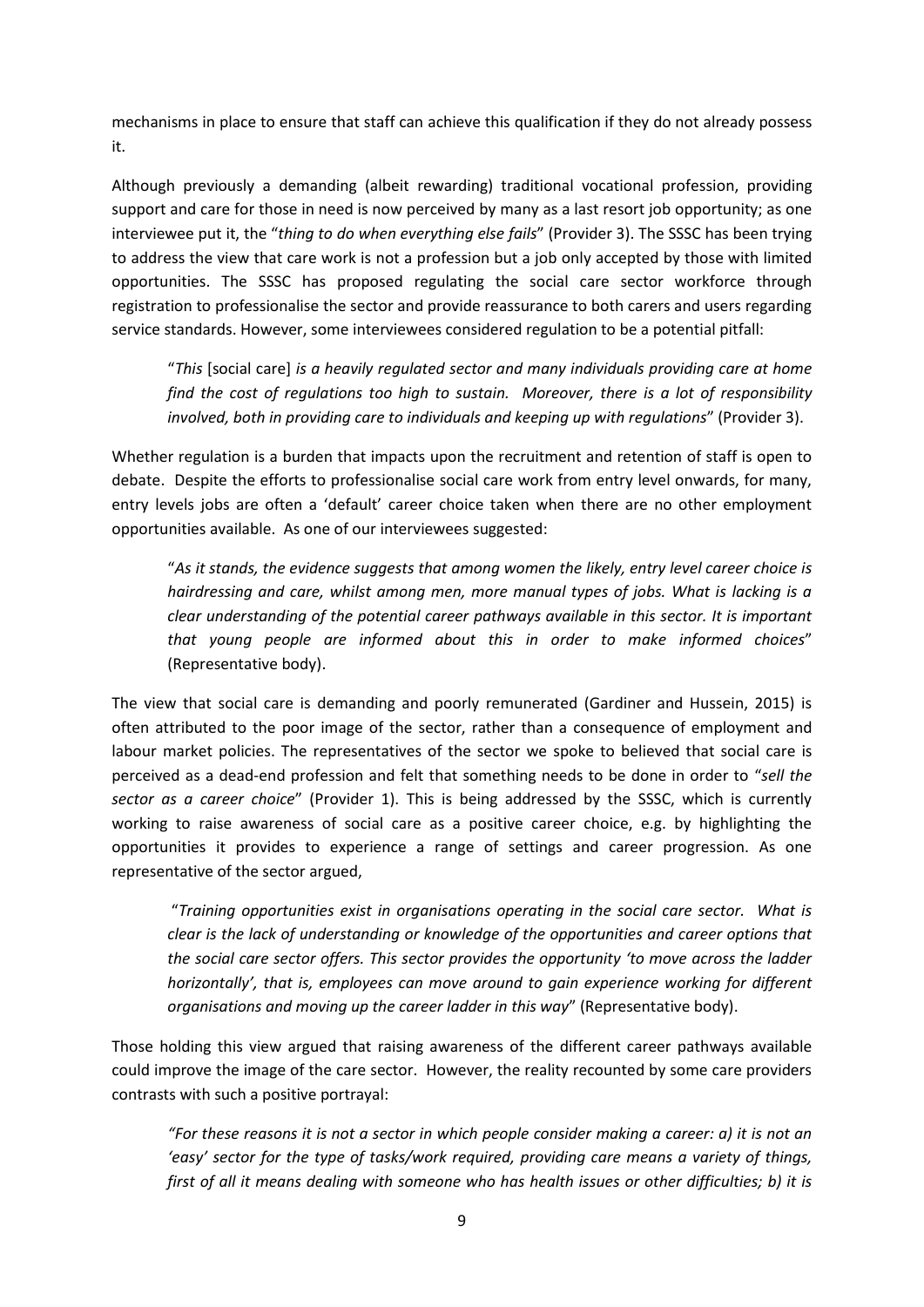*not a well-paid job, actually we are even struggling to pay the living wage sometimes and we use, as other care organisations, zero hours contracts. Thus, workers do not have a guaranteed income every month"* (Provider 4).

Moreover, raising awareness of the career pathways available in the sector offers little to assuage the doubts young people have about working in the social care sector. Indeed, although our young participants demonstrated some awareness that it could be a rewarding career, they expressed concerns about the levels of pay in the sector as well as the difficulty of the work involved:

*"I think from seeing what nursing staff and community care staff do… for my gran, she's like 91 and she's got a lot of people coming in and out of her house and I just think that they do a*  very hard job and they don't get paid very well for it" (Shona<sup>8</sup>).

Given some of the concerns expressed by researchers and policymakers in Scotland regarding the precarity young people encounter in the labour market, the conditions of the social care sector which our research found is unlikely to change the negative perceptions young people currently hold: 'Insecure contracts, in particular zero-hours contracts, are prevalent among care workers, particularly in domiciliary care…while the flexibility they offer suits some workers, too often they are a burden that offers little security of work or income' (Gardiner and Hussein, 2015, 33). Moreover, even if issues such as pay and conditions were addressed by the sector, the young people in our study believed that providing care for the elderly involved certain aptitudes which could not be learned:

Shona: *"It's not something I think I'm cut out for".*

Fiona: *"Yeah, I think you have to be cut out for it".*

Andrew: *"It's something that you'd have to have a caring nature...".*

Maria: *"Passion for...".*

**.** 

Andrew: *"It's almost something that's genetic, something that you're built in with. I don't think everyone has the capability to be loving in that sense to a stranger".*

It appears that key issues dissuade the young people we spoke to from pursuing a career in the social care sector: the perceptions that the work requires innate aptitudes, or that working with the elderly requires a vocational commitment which is inadequately rewarded with low pay and poor working conditions in the sector.

## *Difficulties of finding a job - experience and employability*

The young people we interviewed consistently expressed concerns regarding their employability and felt that there were an increasing number of hurdles to overcome to prove to employers that they were 'job-ready'. Some felt that their age would present a barrier, but a recurring theme was the issue of gaining experience:

"*a lot of jobs, they'll look for experience, but then it's like then 'well how do I get experience if you can't get into a job to get into that sector in the first place?' It's a big circle that keeps on* 

 $8$  Names used here are invented to protect interviewees' identity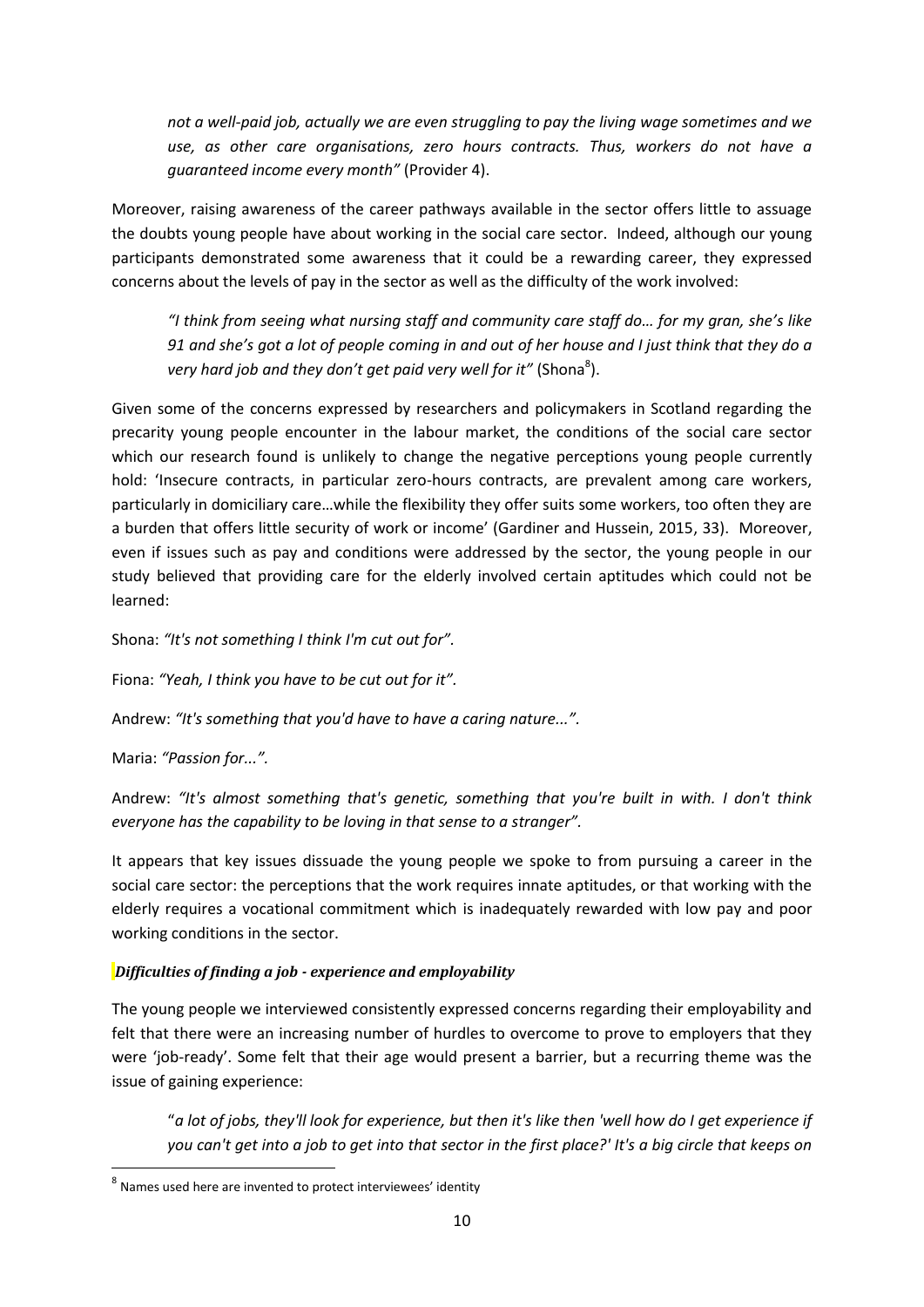*going round. How are you supposed to get anywhere? It's kind of getting your foot in the door first of all" (Maria).*

Young people also believed that the labour market had become more competitive in general and that even with some experience, it was difficult to find work:

"*it's just really off putting to see '280 people have applied for this job'. Oh right, well now I'm one out of 280, you know, so that just for me is really frustrating to say, yeah well I put my application in and they sent me an email, awesome. It's just frustrating to see another 300 people applied for the same job*" (Natalie).

"*Is there any point in me applying? I don't really... yeah I'm always thinking 'what can I do to make myself look better, to make myself look more attractive to employers?' It's kind of difficult to know what they're looking for"* (Maria).

"*For a lot of the graduate schemes, I did work experience last summer so that I could, like, would find it easier, hopefully, to get a job and a lot of the graduate schemes it's like online tests, you have to get through them first before they can even look at your experience, so I think that's a major barrier because the UK civil service one... I was talking to loads of people on my placement in the summer and there's people who had PhDs from like Oxford and Cambridge and it took them three times to get in"* (Shona).

When discussing how to gain access to employment young people raised the prospect of volunteering to 'get their foot in the door'. However when pressed further on this, only one of the participants was actively involved in volunteering, with others citing current work commitments and studies as higher priorities. Concerns were also expressed by the young people about how to sustain themselves whilst working unpaid. Moreover, the participant who was a volunteer in a local food bank did not actually value it as a site for gaining skills that would enhance his employability:

*"If you were going to look at it objectively as obviously something that sounds good and looks good on a CV and things like that but...I don't even know if that's something that employers - especially employers in any sort of business - I don't really know if a food bank's really - you know packing bags and filling out administrative bureaucratic forms for people that are coming in - I don't think is really good employability experience"* (Andrew).

The young people also expressed concerns about how to get the first step into a particular sector and their strategy was revealed by the following exchange in one of our focus groups:

Shona: *"I think if you take a job that's, not beneath your skill level but, you know what I mean then you might get opportunities after that".*

## Fiona: *"It's a step in the door".*

Therefore, despite being on the verge of completing a course of higher education, the young people we spoke to seemed resigned to gaining relevant employment by entering the labour market in positions which did not require the qualifications they currently held or would shortly acquire. Such views reflect analysis of the 2008 wave of the European Social Survey which suggests that young people's perceptions of their employability are negatively affected by a downturn in the labour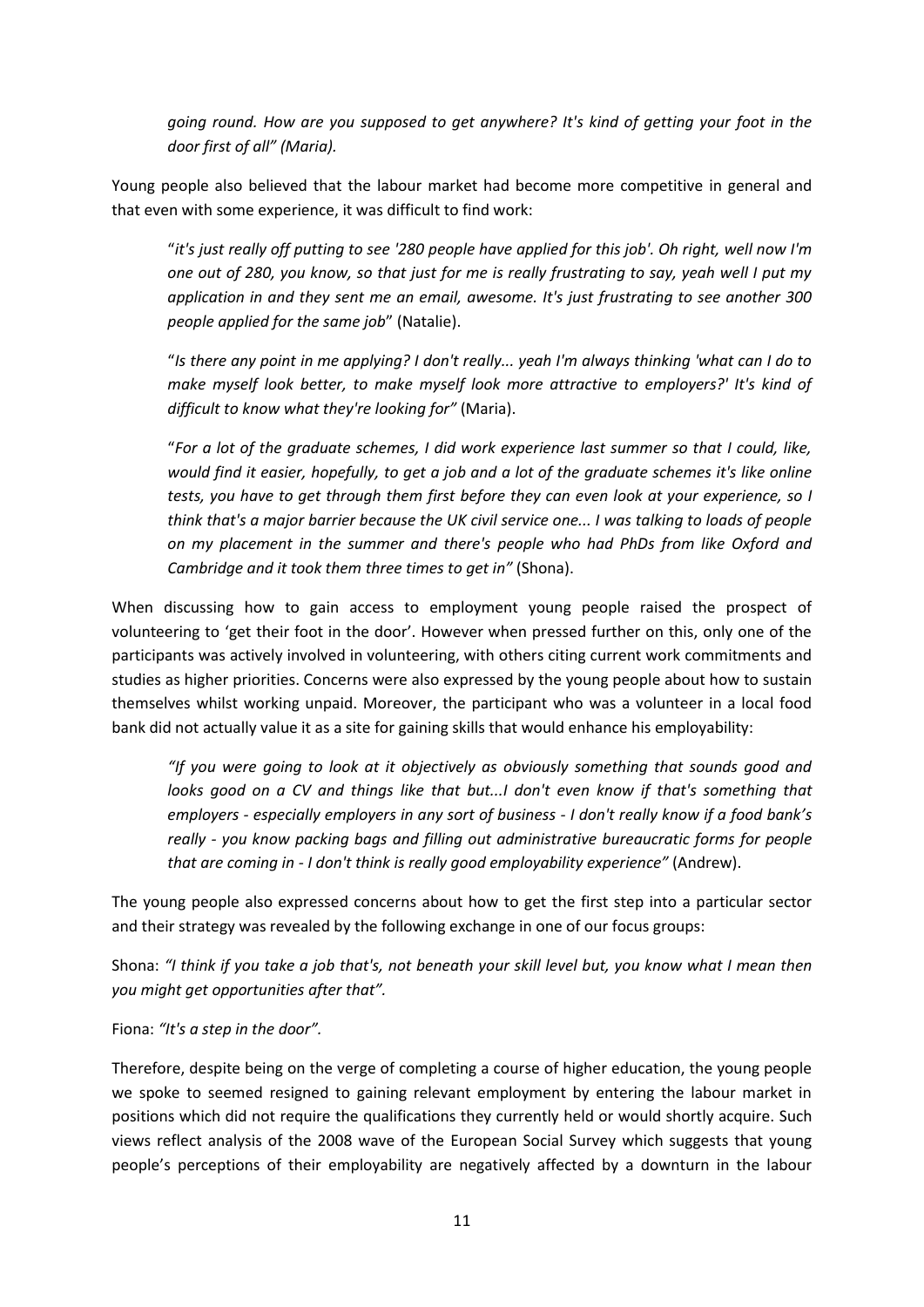market, and that this perception is shaped more by general labour market slumps than the experience of their peers (Reeskens and Van Oorschot, 2012).

# **Reflections and conclusions**

Our research has revealed that a combination of supply and demand side factors pose considerable challenges in recruiting young participants into a career in the social care sector in Scotland. The scarcity of resources within the sector threatens both the quality of provision and employees' working conditions, all of which is evident during a transitional phase in the governance of social care in Scotland. The evidence presented in this paper suggests that further research is required to identify and address the potential contradictions of job creation strategies and in particular their potential 'precariatization' effect on young people. Although Scotland shares many similarities with its European counterparts, comparative analysis may uncover diverse challenges and potential responses. Therefore our findings offer a baseline for future projects to investigate the effectiveness of policies which are tailored to the needs of the contexts within which they are situated.

Our findings suggest that low pay and insecurity pose significant barriers to promoting the social care sector as an attractive employment pathway for young people who tend to perceive it as a sector which offers precarious employment opportunities. In addition, evidence of resource scarcity challenges the validity of the continuing emphasis placed by some UK policymakers on the skills shortages of young people. As MacDonald (2011) suggests, the supply of highly skilled workers is simply not being matched by labour market demand. What social care providers require in employees are basic educational attainments and specific skills such as empathy, a caring disposition and ultimately an interest in working with vulnerable members of society. In some sub sectors of social care the skills required by employers (such as the capacity to fulfil intimate tasks required by clients) are learned through life experience and some younger people may not be suited to this, as one of our interviewees expressed:

# "*We do employ people with no specific skills or education in the sector as sometimes it is life that gives a person the skills we need in our company*" (Provider 5).

Indeed, the reluctance of many providers to participate in the research reflected a general preference for employing older and more mature carer staff, who were also favoured by clients, particularly in providing care to elderly people. Addressing this issue of the perceived unsuitability of younger employees in some subsectors of care requires greater attention if this sector is to be promoted as a career option for young people. Raising awareness of social care as a career option is a worthy policy objective, providing the nature of the work is fully explained, in conjunction with the softer skills needed and the value of care. This has the potential to improve the quality of care provided by attracting the right people. While there is potential for young people to begin the professional journey through apprenticeships and then later by mentoring and shadowing into the job - as proposed by the SSSC - it is also necessary to ensure this experience reflects a positive career choice on the part of applicants, rather than a last resort option. Similarly, while encouraging providers to strive for quality and a good reputation, policy expectations should be re-evaluated to reflect the reality of scarce resources.

This is particularly relevant given that underfunding can mean cost cutting, resulting in only short visits to clients by underpaid staff, as one provider explained: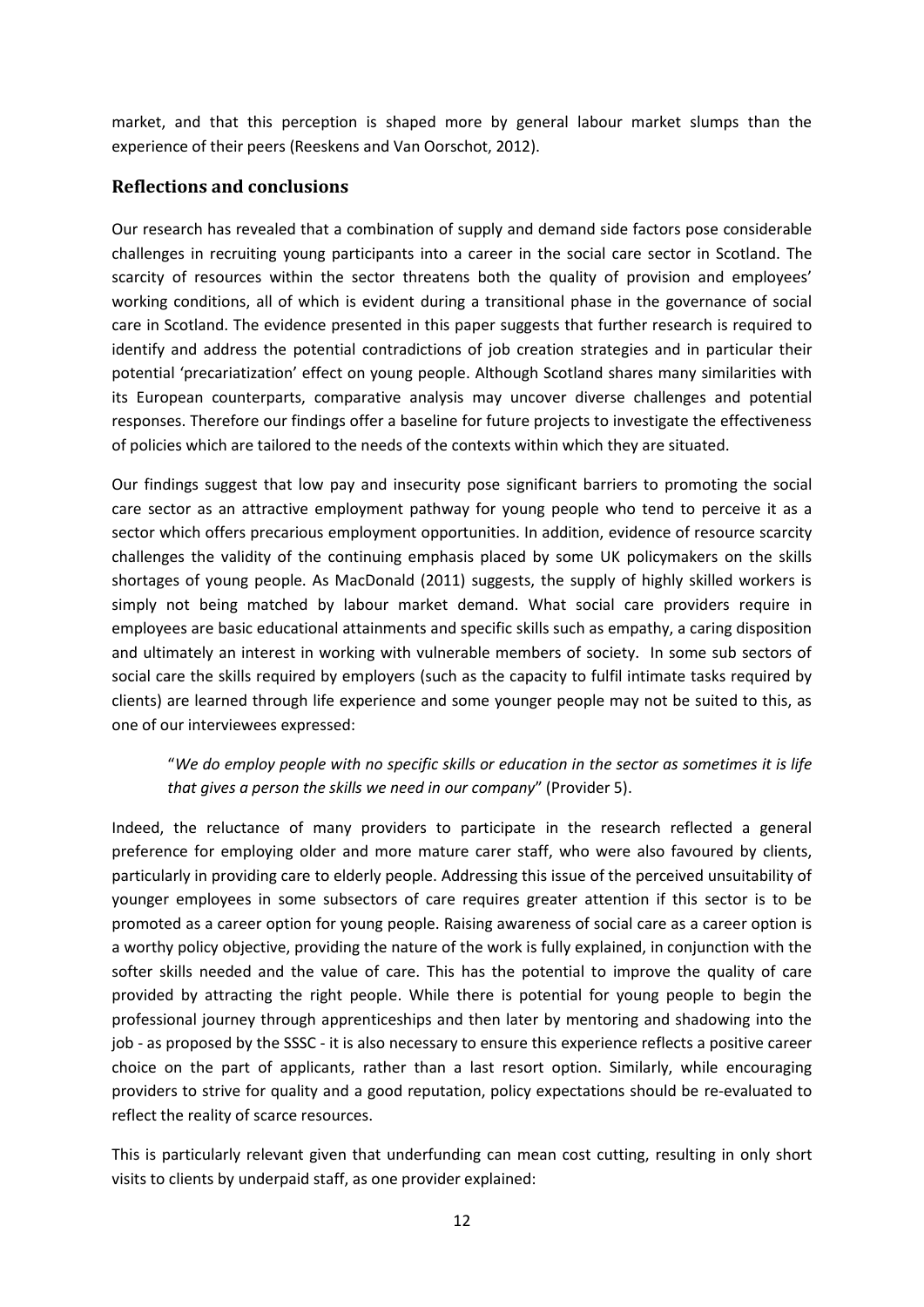"*I think that the government needs to eradicate the 15-minute visits to clients, it is not helpful for the provider and offers no real level of interaction for the client. Workers are invariably rushing in and out through no fault of their own*" (Provider 5).

Above all, it is necessary to recognise the support that quality care entails. As one interviewee noted:

"*what message is sent out if working with and for the elderly and those who need care is underpaid?…It is about valuing the vulnerable*" (Provider 2).

Our research has only begun to uncover some of the flaws of job creation policies that fail to appreciate the fragility of contemporary labour markets, which in the case of social care threatens to exacerbate the acuteness of employment insecurity for young workers (MacDonald, 2011). Our findings can be considered as an early warning sign for current social care workforce strategies and their impact on all workers but young workers in particular. We anticipate that future, more extensive, research concentrated on the lived experience of workers in the sector exposed to precarity and low pay could yield significant findings. In addition we recommend that research on the long-term viability of current workforce models must be prioritised if the integration of health and social care services is to benefit service users and offer sustainable employment opportunities.

Although specific to the context of our study, our analysis of employment conditions and staff recruitment challenges in the social care sector reveals some of the contradictions of the neoliberal supply side approach to employability and therefore contributes towards operationalising the theory of 'precarity' as a framework to interpret contemporary socio-economic changes linked to labour market dynamics (della Porta et al, 2015). Our discussion, has demonstrated how the supply side approach represents a key rhetorical and policy practice component of the current dynamics of precariatization of youth employment. The policies we have discussed in the paper create a young workforce that is insecure and embroiled in a qualifications 'arms race' unsuited to a sector that is less interested in academic credentials than employing staff with those very soft 'social' skills that the current labour market context actually erodes by the alienating experience of employees becoming 'entrepreneurs of the self' (Foucault, 2010). Moreover, social care providers are being asked to promote the sector with little consideration of the effects of prolonged funding constraints on the practice and image of care provision. Indeed, the longstanding Council Tax freeze in Scotland has impacted the budgets of local authorities and contributed towards the inability of social care providers to offer competitive wages and career development programmes (see Rummery and McAngus, 2015).

Still, from a theoretical perspective, we have expanded the understanding of precarity by highlighting the gap between policy rhetoric and practice in a given policy context. The Scottish Government has frequently referred to principles of solidarity to challenge the austerity policies of their Westminster opponents. However, their current position is ambivalent: on the one hand their support in February 2016 of a Living Wage for care workers<sup>9</sup> while, on the other hand, maintaining a flagship low taxation policy which has placed funding constraints upon local authorities which have been responsible for ensuring social care provision. Although in March 2016 the Scottish

<sup>&</sup>lt;sup>9</sup> <http://news.scotland.gov.uk/News/Living-Wage-for-care-workers-222b.aspx>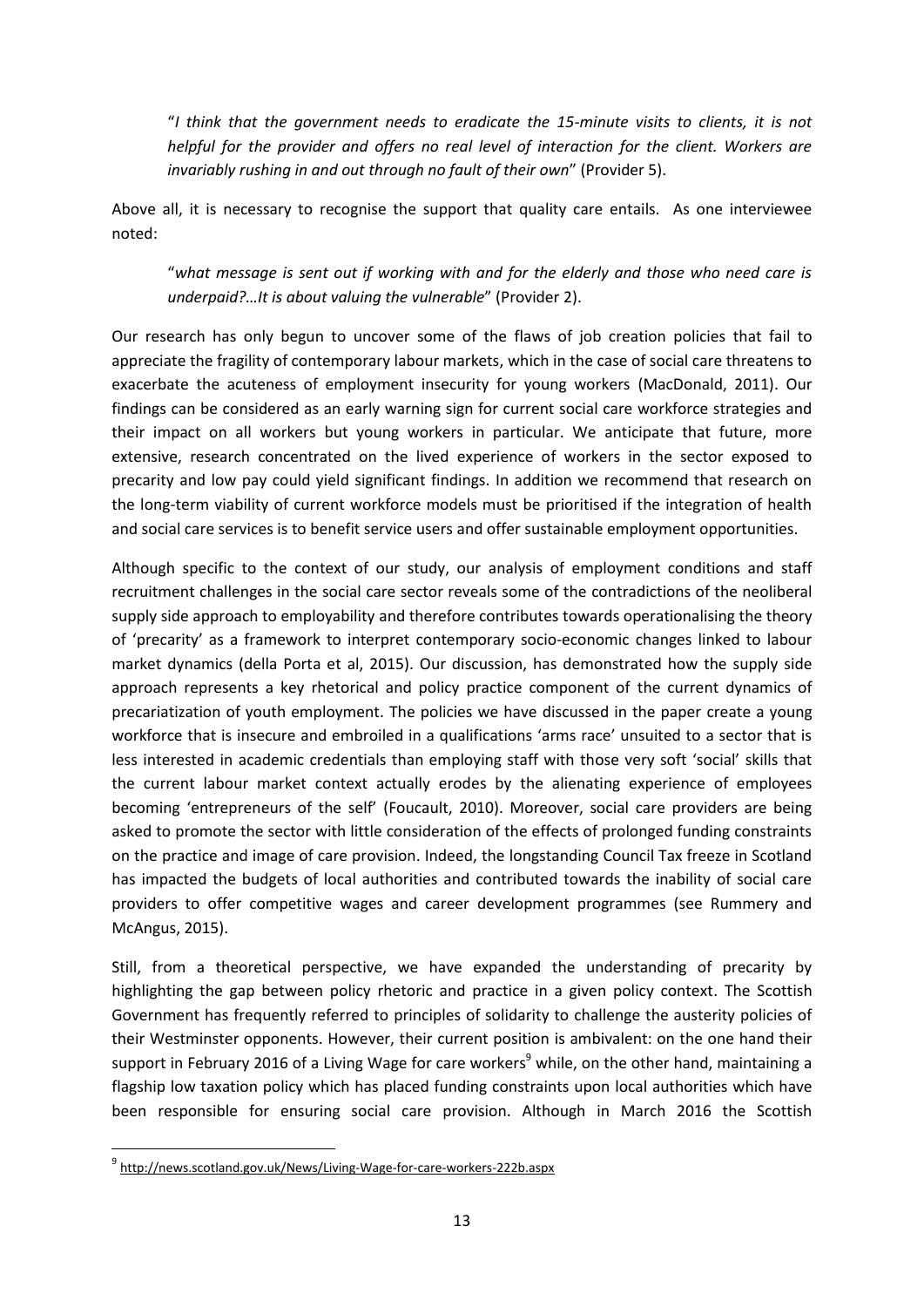Government announced amendments to some of aspects of the Council Tax, these proposals have fallen considerably short of the recommendations of the Report of the Commission on Local Tax Reform, jointly established by the Scottish Government and  $COSLA<sup>10</sup>$ , which concluded that 'the present Council Tax system must end' (2015, 79). Therefore although the support for a Living Wage for carers is certainly a step in the right direction, providers such as those we interviewed have revealed they are currently struggling to pay this wage. Funding concerns are mirrored by uncertainties surrounding the new health and social care governance arrangements. These issues, among others highlighted in this paper, pose considerable challenges in terms of the capacity of the social care sector to persuade young people that a career in social care is an attractive prospect. Thus the contradictions within the Scottish Government's supposed commitment to building a skilled young workforce merits much closer scrutiny. A more evidence-based and long-term sustainable social care workforce strategy seems more important than ever.

*The research contained within this paper has been made possible with the support and funding of the European Commission.*

# **References**

Age UK, 2014, Care in Crisis, London

Audit Scotland, 2015, Health and Social Care Integration, Edinburgh

Benach, J, Gimeno, D and Benavides, FG, 2002, *Types of employment and health in the European Union*, Luxemburg, Office of Official Publications of the European Communities

Benavides, FG and Benach, J, 1999, *Precarious employment and health related outcomes in the European Union*, European Foundation for the Improvement of Living and Working Conditions, Luxemburg, Office for Official Publications of the European Communities

Bridge, S, 2010, *Rethinking Enterprise Policy: Can Failure Trigger New Understanding?* Palgrave, Macmillan

Commission on Local Tax Reform, 2015, *Just Change: A New Approach to Local Taxation*

Cremin, C, 2010, 'Never employable enough: The (im) possibility of satisfying the boss's desire', *Organization*, *17*(2), 131-149

della Porta, D, [Hänninen,](http://www.amazon.com/s/ref=dp_byline_sr_book_2?ie=UTF8&text=Sakari+H%C3%A4nninen&search-alias=books&field-author=Sakari+H%C3%A4nninen&sort=relevancerank) S, [Siisiäinen,](http://www.amazon.com/s/ref=dp_byline_sr_book_3?ie=UTF8&text=Martti+Siisi%C3%A4inen&search-alias=books&field-author=Martti+Siisi%C3%A4inen&sort=relevancerank) M, [Silvasti,](http://www.amazon.com/s/ref=dp_byline_sr_book_4?ie=UTF8&text=Tiina+Silvasti&search-alias=books&field-author=Tiina+Silvasti&sort=relevancerank) T, eds, 2015, *The New Social Division: Making and Unmaking Precarity*, Palgrave Macmillan

Ellis K, 2015, Personalisation, ambiguity and conflict: Matland's model of policy implementation and the'transformation'of adult social care in England. *Policy & Politics*, *43*(2), 239-254.

Hudson, B, and Henwood, M, 2002, *The NHS and social care: the final countdown? Policy & Politics*, *30*(2), 153-166.

Foucault, M, 2010, *The Birth Of Biopolitics*, Lectures At The College De France, 1978-1979, Palgrave Macmillan

<sup>&</sup>lt;sup>10</sup> Convention of Scottish Local Authorities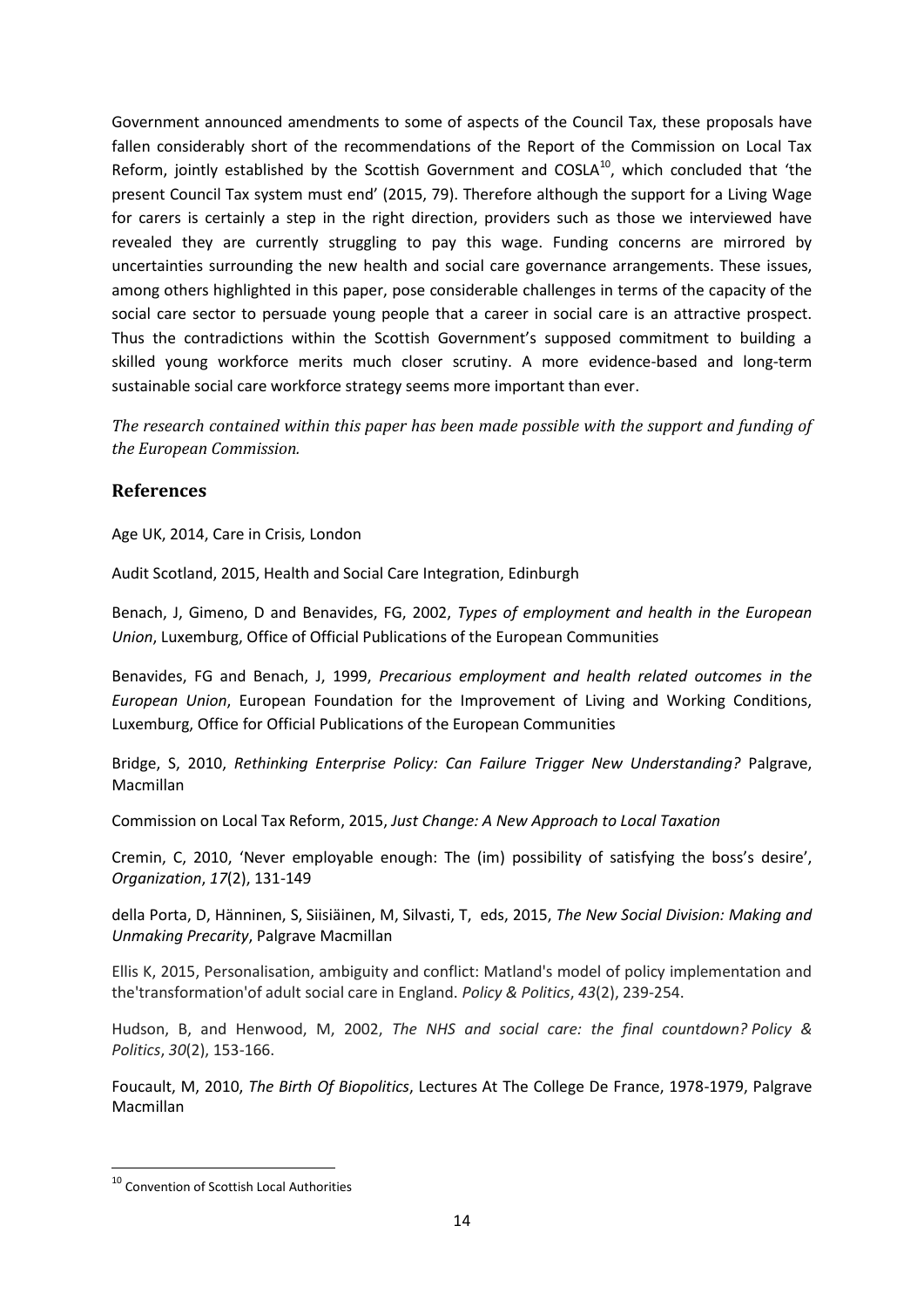Furlong, A and Cartmel, F, 2004, *Vulnerable young men in fragile labour markets: Employment, unemployment and the search for long-term security,* York, Joseph Rowntree Foundation

Furlong, A and Kelly, P, 2005, 'The Brazilianisation of youth transitions in Australia and the UK?' *Australian Journal of Social Issues, 40*(2), 207-225.

Gardiner, L, 2015, *The scale of minimum wage underpayment in social care*, Resolution Foundation Briefing

Gardiner, L, and Hussein, S, 2015, *As if we cared: the costs and benefits of a living wage for social care workers,* Resolution Foundation Report

Jessop, B, 1994, 'The transition to Post-fordism and the Schumpeterian workfare state', in R Burrows, and B Loader (eds), *Towards a Post-fordist Welfare State?* (pp. 13-37) Routledge

Jessop, B, 2003, 'From Thatcherism to New Labour: Neo-Liberalism, Workfarism, and Labour Market Regulation', published by the Department of Sociology, Lancaster University at: [http://www.lancaster.ac.uk/sociology/research/publications/papers/jessop-from-thatcherism-to](http://www.lancaster.ac.uk/sociology/research/publications/papers/jessop-from-thatcherism-to-new-labour.pdf)[new-labour.pdf](http://www.lancaster.ac.uk/sociology/research/publications/papers/jessop-from-thatcherism-to-new-labour.pdf)

Low Pay Commission, 2010, National minimum wage: Low Pay Commission report 2010, London, The Stationery Office

MacDonald, R, and Marsh, J, 2005, *Disconnected youth?: growing up in Britain's poor neighbourhoods,* Basingstoke, Palgrave Macmillan

MacDonald, R, Shildrick, T, Webster, C, and Simpson, D, 2005, 'Growing up in poor neighbourhoods: The significance of class and place in the extended transitions of "Socially excluded" young adults', *Sociology,* 39 (5), 873-891

MacDonald, R, 2011, 'Youth transitions, unemployment and underemployment: Plus ça change, plus c'est la même chose?', *Journal of Sociology, 47*(4), 427-444

Office for National Statistics, 2014, Labour Market, at: <http://www.ons.gov.uk/ons/taxonomy/index.html?nscl=Labour+Market>

Peck, J and Theodore, N, 2000, 'Beyond 'Employability', *Cambridge Journal of Economics*, 24(6), 729- 749

Reeskens, T, and van Oorschot, W, 2012, 'Those who are in the gutter look at the stars? Explaining perceptions of labour market opportunities among European young adults', *Work, Employment and Society,26*(3), 379-395

Roberts, K and Parsell, G, 1992, 'The Stratification of Youth Training', *British Journal of Education and Work* 5: 65–83.

Rose, N, 2000, 'Community, citizenship, and the third way', *American behavioral scientist*, *43*(9), 1395-1411

Rummery, K, and McAngus, C, ,2015, The Future of Social Policy in Scotland: Will Further Devolved Powers Lead to Better Social Policies for Disabled People?, *The Political Quarterly*, *86*(2), 234-239

Scottish Affairs Committee, 2014, Zero Hours Contracts in Scotland Interim Report, House of Commons, London, The Stationery Office